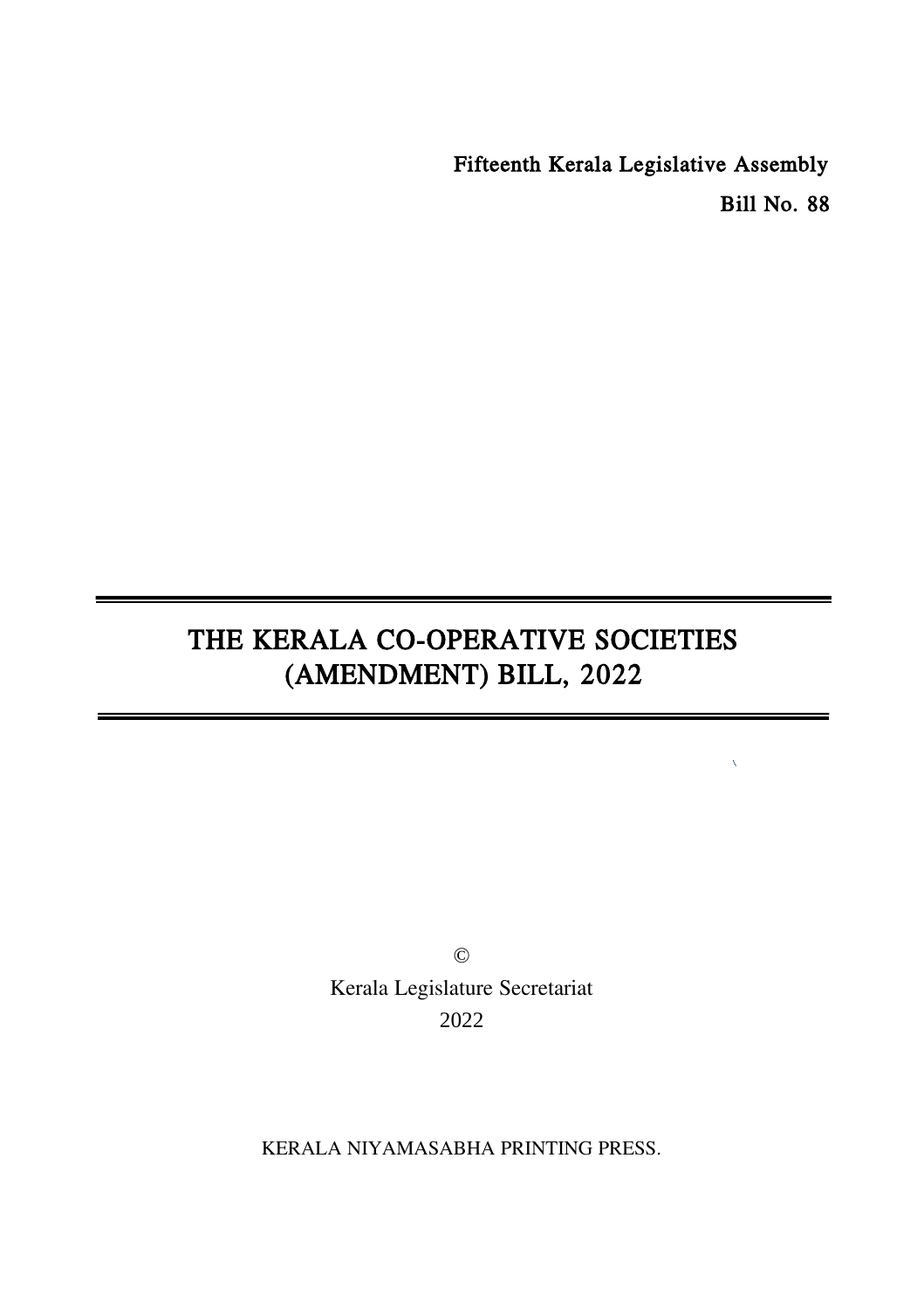Fifteenth Kerala Legislative Assembly Bill No. 88

## THE KERALA CO-OPERATIVE SOCIETIES (AMENDMENT) BILL, 2022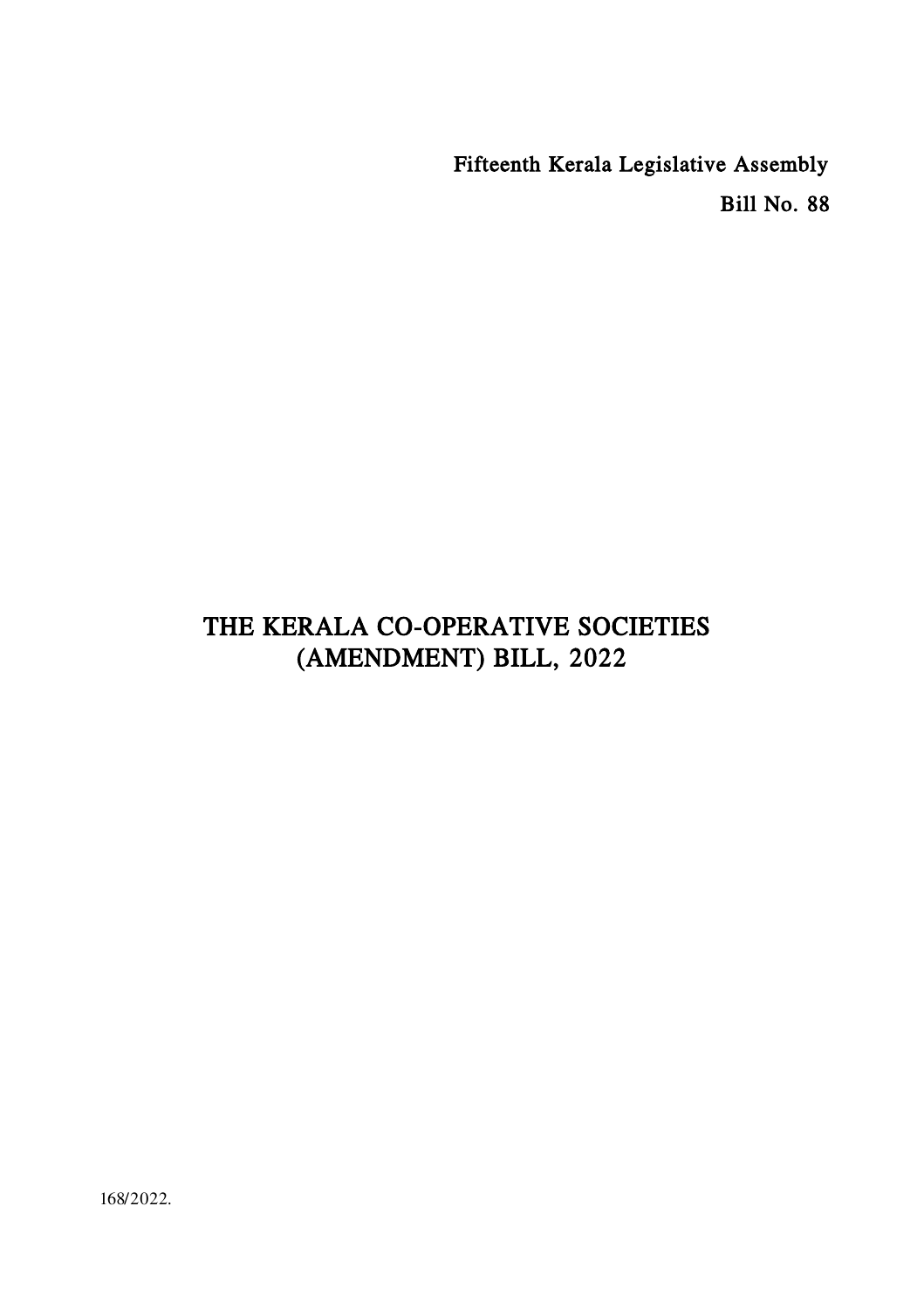## Fifteenth Kerala Legislative Assembly Bill No. 88

### THE KERALA CO-OPERATIVE SOCIETIES (AMENDMENT) BILL, 2022

#### *A*

### *BILL*

*further to amend the the Kerala Co-operative Societies Act, 1969.*

Preamble.—WHEREAS, it is expedient further to amend the Kerala Co-operative Societies Act, 1969 (21 of 1969) for the purposes hereinafter appearing;

B<sup>E</sup> it enacted in the Seventy-third Year of the Republic of India as follows:―

1. *Short title and commencement.*―(1) This Act may be called the Kerala Co-operative Societies (Amendment) Act, 2022.

(2) It shall be deemed to have come into force on the 13th day of January, 2022.

2. *Amendment of section 2*.―In the Kerala Co-operative Societies Act, 1969 (21 of 1969) (hereinafter referred to as the principal Act), in the proviso to clause (ia) of section 2, for the words "two years" the words "three years" shall be substituted.

3. *Repeal and saving*.―(1) The Kerala Co-operative Societies (Amendment) Ordinance, 2022 (Ordinance No.1 of 2022) is hereby repealed.

(2) Notwithstanding such repeal anything done or deemed to have been done or any action taken or deemed to have been taken under the principal Act as amended by the said Ordinance, shall be deemed to have been done or taken under the principal Act as amended by this Act.

168/2022.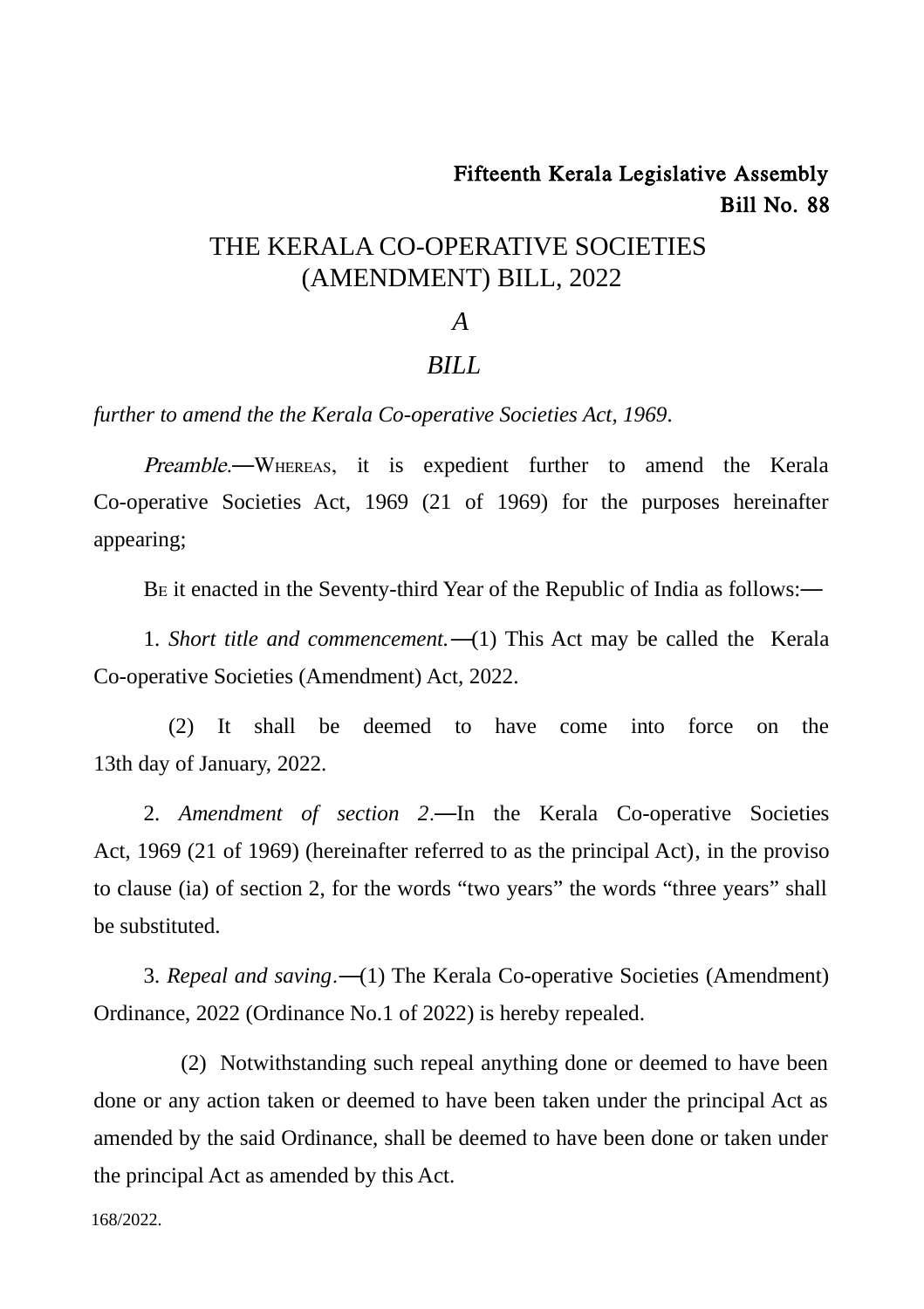#### STATEMENT OF OBJECTS AND REASONS

Government have decided to delayer the Short Term Credit Co-operative Societies from existing three tier structure to two tier by merging the District Co-operative Banks with Kerala State Co-operative Bank subject to final approval of Reserve Bank of India and to make necessary amendments in the Kerala Co-operative Societies Act, 1969. Accordingly, the Kerala Co-operative Societies Act, 1969 was amended as per Act 1 of 2019 incorporating a new section 14A, which permits the transfer of assets and liabilities of District Co-operative Banks to Kerala State Co-operative Bank by a resolution passed by a simple majority of the members present and voting in the general body of the meetings of the District Co-operative Banks. Pursuant to which, 13 District Co-operative Banks out of 14 have passed resolution in favour of amalgamation, but one bank i.e., Malappuram District Co-operative Bank has not passed the resolution in favour of amalgamation. In such a circumstance, Government have decided to merge the District Co-operative Bank which has not passed the resolution in favour of amalgamation with Kerala State Co-operative Bank by adopting a reasonable method by providing opportunities to its members, depositors and creditors by an order of the Registrar in consultation with the Reserve Bank of India and to make necessary amendments in the Act. Accordingly, the Kerala Co-operative Societies (Amendment) Act, 2021 (Act 34 of 2021) was passed incorporating necessary provisions in the main Act. As per the said amendment Act, definition of "District Co-operative Bank" was amended as, that existed before the passing of the orders by the Registrar under sub-section (1) or sub-section (1)(a) of section 74H and ceased to exist by the passing of the Order. In the proviso to the said clause it was stipulated that if the general body of a District Co-operative Bank has not passed the resolution under section 14A, it shall continue as such for a period of two years from the date of commencement of the Kerala Co-operative Societies (Amendment) Act, 2021.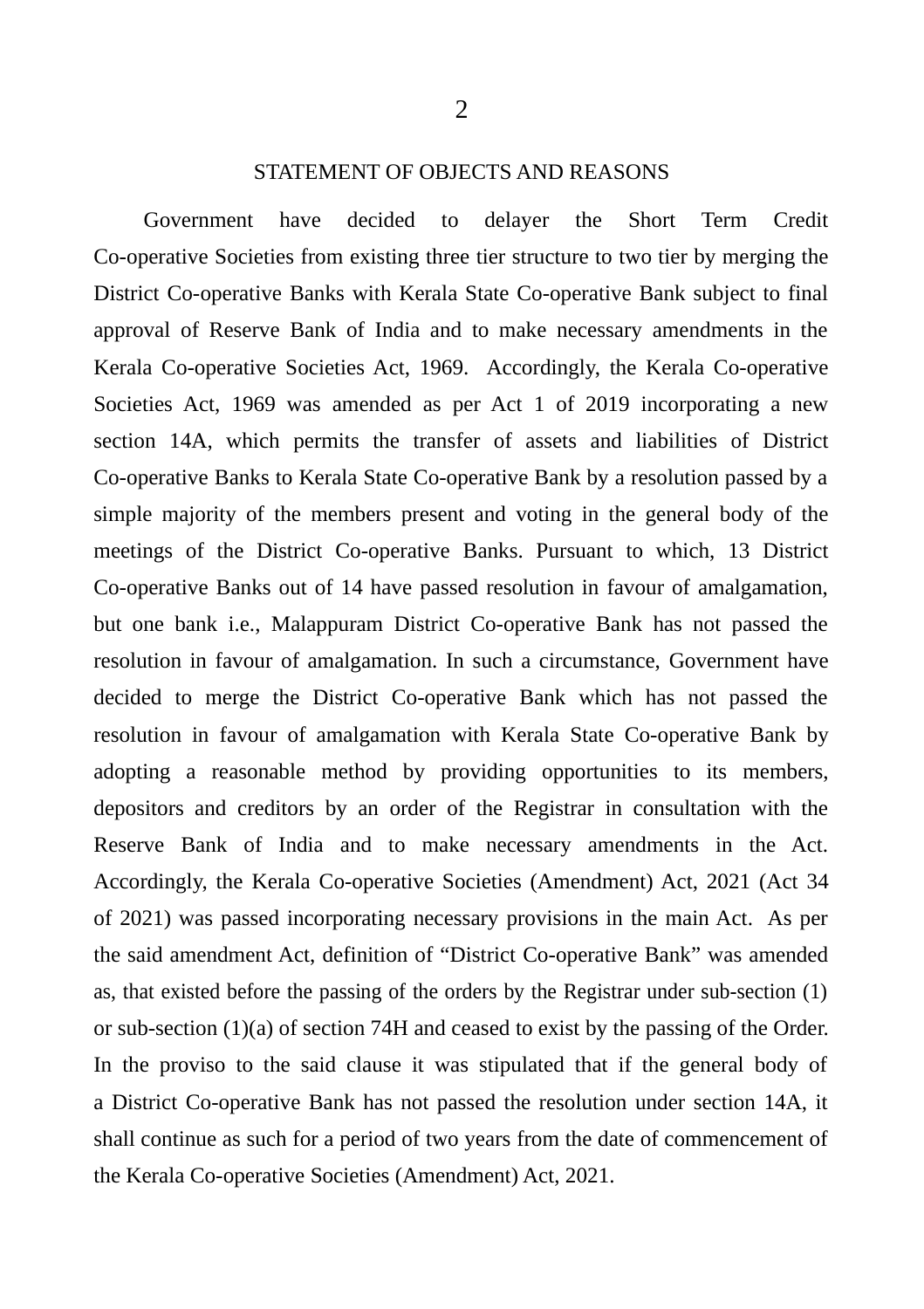2. But because of the pendency of stay order issued by the Hon'ble High Court in writ petitions and after that the status quo order passed in the writ appeals, the Registrar could not complete the procedure for merger within the stipulated time. Staus quo order is still in force. Hence, the Government decided to extend the period of "two years" to "three years" by making necessary amendments in the Kerala Co-operative Societies Act, 1969.

3. As the Legislative Assembly of the State of Kerala was not in session and as the said proposals have to be given effect immediately, the Kerala Co-operative Societies (Amendment) Ordinance, 2022 was promulgated by the Hon'ble Governor on 13th January, 2022 and the same was published as Ordinance No.1 of 2022 in the Kerala Gazette Extraordinary No.169 dated 13th January, 2022.

4. The Bill seeks to replace the Kerala Co-operative Societies (Amendment) Ordinance, 2022 (Ordinance No.1 of 2022) by an Act of the State Legislature.

#### FINANCIAL MEMORANDUM

The Bill, if enacted and brought into operation, would not involve any recurring or non-recurring additional expenditure from the Consolidated Fund of the State.

### V. N. VASAVAN